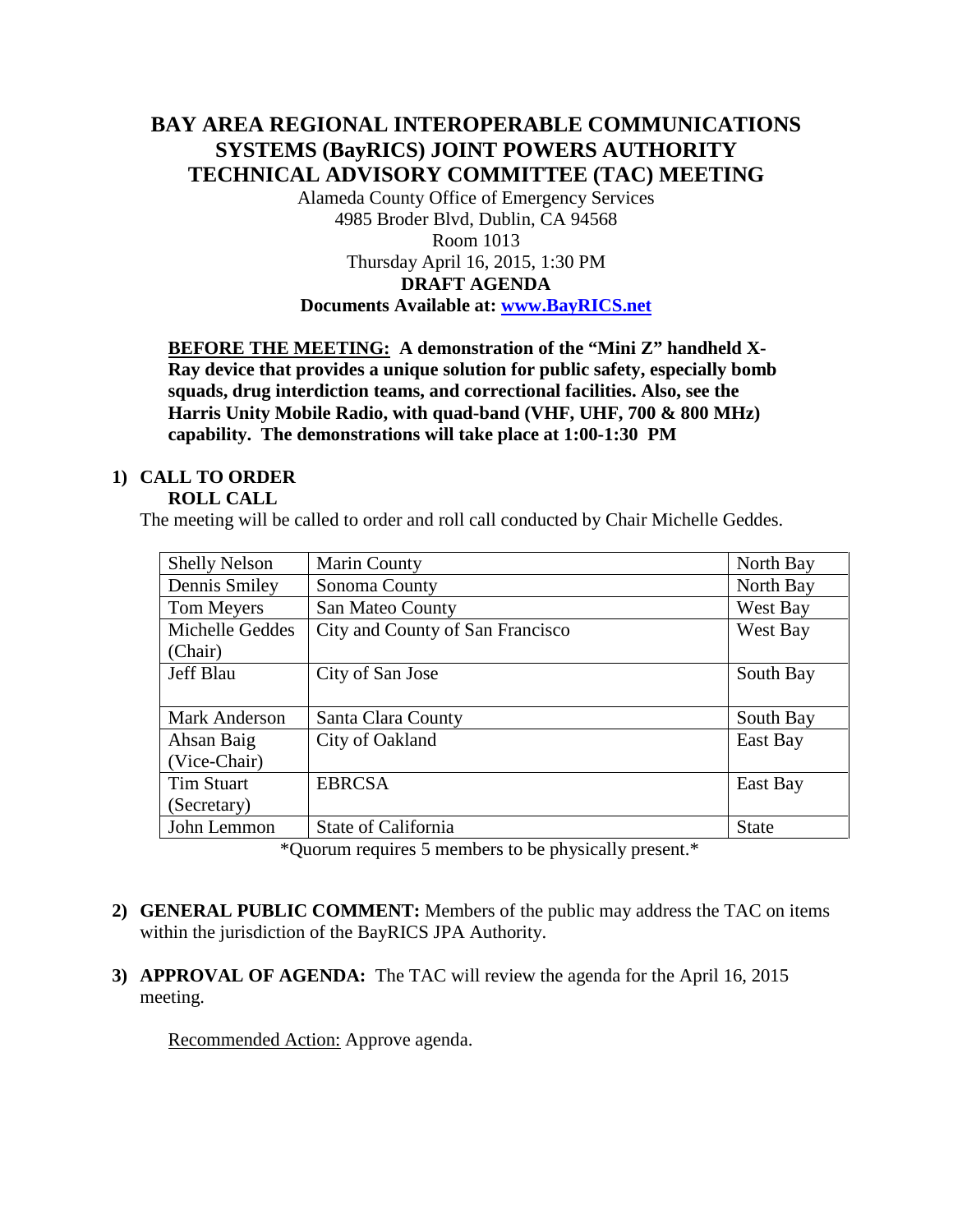**4) APPROVAL OF MINUTES:** (*Action item*) The TAC will review and may approve the minutes from the February 19, 2015 TAC meeting.

Recommended Action: Approve minutes.

Supporting Document(s): *Item 4 – TAC Draft Meeting Minutes 2-19-15.pdf*

**5) GENERAL MANAGER'S REPORT**: (*Information Only*) BayRICS General Manager Barry Fraser will provide a report on relevant activities of the BayRICS Board, FirstNet Board and Public Safety Advisory Committee (PSAC), California First Responder Network Authority (CalFRN), and any additional information and announcements related to regional interoperability, including updates on any active and proposed broadband pilot demonstrations in the Bay Area. In addition, any TAC members who attended IWCE in March will be asked to briefly report on the activities taking place at that conference.

Recommended Action: Receive and File Report.

**6) PROPOSED FIRSTNET PRIORITY/PREEMPTION AND SITE HARDENING RECOMMENDATIONS:** *(Discussion and Possible Action Item)* GM Fraser will report on the work of FirstNet Public Safety Advisory Committee (PSAC) and the National Public Safety Telecommunications Council (NPSTC) to develop recommendations and use cases for (1) Initial Framework for Priority And Preemption in a Public Safety Broadband Network, and (2) Application of "Public safety Grade" Hardening in a Public Safety Broadband Network. TAC will review, evaluate and may propose recommendations.

Recommended Action: Direct to take any specific actions related to this agenda item.

Supporting Document: *(Distributed at the meeting)*

**7) REGIONAL VOICE COMMUNICATIONS SYSTEMS PLANNING:** *(Discussion and Possible Action)* Staff will provide a report on any recent meetings of the P25 System Operators advisory group, including 2015 planning for outreach, training and exercise.

In addition, City and County of San Francisco (CCSF) staff will provide a brief report on Inter-Subsystem Interface (ISSI) deployment connecting CCSF and BART radio systems.

Recommended Action: Direct to take any specific actions related to this agenda item.

**8) BAYLOOP UPDATE:** (*Discussion and Possible Action*) Staff will provide a status report on recent meetings of the BayLoop advisory group, and status of UASI 2015 funding requests for proposed networking equipment and engineering upgrades to the BayLoop system. Staff will also discuss implementing this upgrade process, as well as status of maintenance and monitoring services, and report on any corrective maintenance issues.

Recommended Action: Direct staff to take any specific actions related to the item.